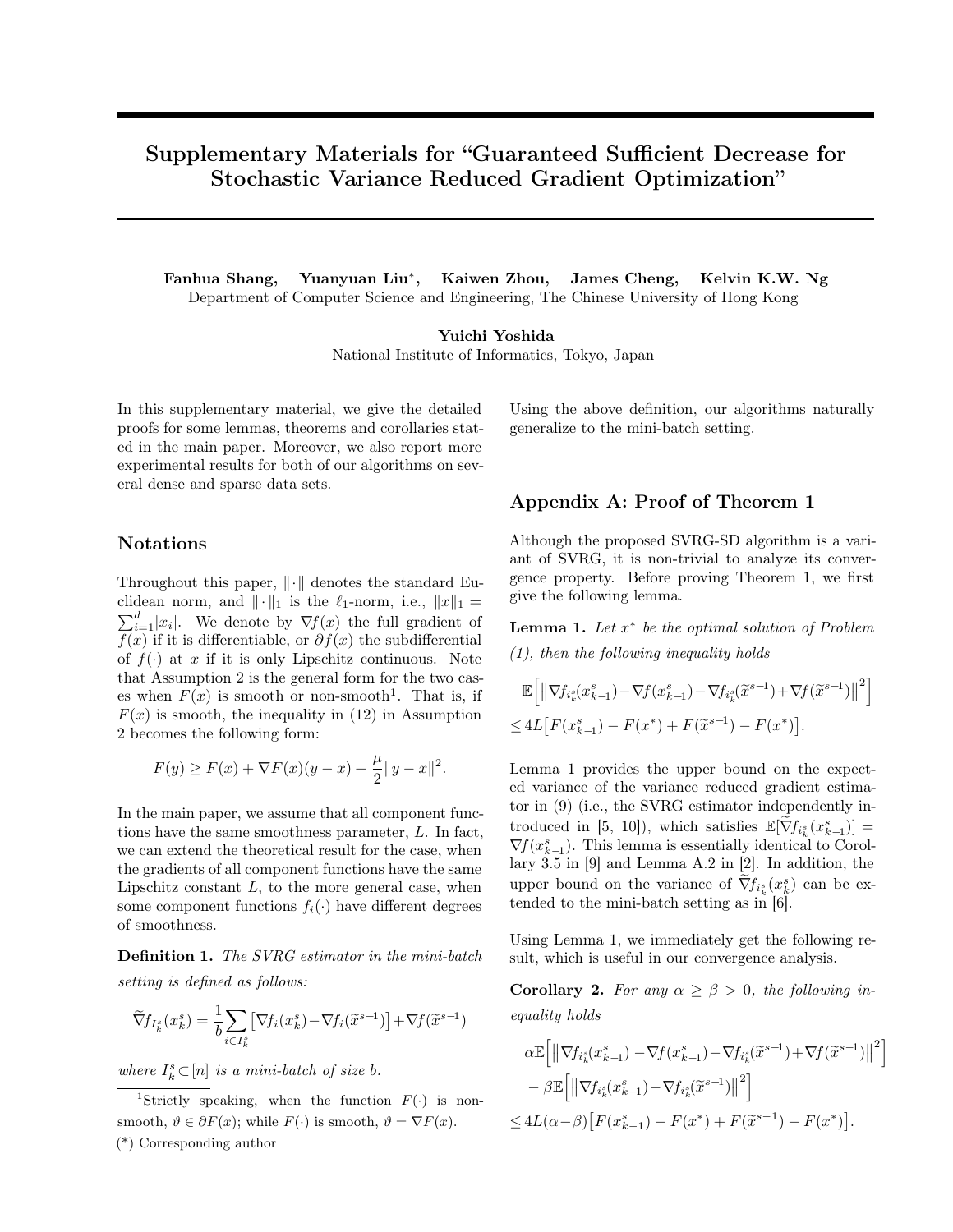*Proof.*

$$
\alpha \mathbb{E} \Big[ \|\nabla f_{i_k^s}(x_{k-1}^s) - \nabla f_{i_k^s}(\tilde{x}^{s-1}) + \nabla f(\tilde{x}^{s-1}) \|^2 \Big] - \beta \mathbb{E} \Big[ \|\nabla f_{i_k^s}(x_{k-1}^s) - \nabla f_{i_k^s}(\tilde{x}^{s-1}) \|^2 \Big] \n= \alpha \mathbb{E} \Big[ \big\| \big[ \nabla f_{i_k^s}(x_{k-1}^s) - \nabla f_{i_k^s}(\tilde{x}^{s-1}) \big] - \big[ \nabla f_{i_k^s}(-x_{k-1}^s) - \nabla f(\tilde{x}^{s-1}) \big] \|^2 \Big] - \beta \mathbb{E} \Big[ \big\| \nabla f_{i_k^s}(x_{k-1}^s) - \nabla f_{i_k^s}(\tilde{x}^{s-1}) \big\|^2 \Big] \n= \alpha \mathbb{E} \Big[ \big\| \nabla f_{i_k^s}(x_{k-1}^s) - \nabla f_{i_k^s}(\tilde{x}^{s-1}) \big\|^2 \Big] - \alpha \big\| \nabla f_{i_k^s}(-x_{k-1}^s) - \nabla f(\tilde{x}^{s-1}) \big\|^2 - \beta \mathbb{E} \Big[ \big\| \nabla f_{i_k^s}(x_{k-1}^s) - \nabla f_{i_k^s}(\tilde{x}^{s-1}) \big\|^2 \Big] \n\le \alpha \mathbb{E} \Big[ \big\| \nabla f_{i_k^s}(x_{k-1}^s) - \nabla f_{i_k^s}(\tilde{x}^{s-1}) \big\|^2 \Big] - \beta \mathbb{E} \Big[ \big\| \nabla f_{i_k^s}(x_{k-1}^s) - \nabla f_{i_k^s}(\tilde{x}^{s-1}) \big\|^2 \Big] \n= (\alpha - \beta) \mathbb{E} \Big[ \big\| \big[ \nabla f_{i_k^s}(x_{k-1}^s) - \nabla f_{i_k^s}(x^*) \big] - \big[ \nabla f_{i_k^s}(\tilde{x}^{s-1}) - \nabla f_{i_k^s}(x^*) \big] \big\|^2 \Big] <
$$

where the second equality holds due to the fact that E[*∥x−*E*x∥* 2 ]=E[*∥x∥* 2 ]*−∥*E*x∥* 2 ; the second inequality holds due to the fact that  $||a - b||^2 \leq 2(||a||^2 + ||b||^2)$ ; and the last inequality follows from Lemma 3.4 in [9] (i.e.,  $\mathbb{E}[\|\nabla f_i(x) - \nabla f_i(x^*)\|^2] \leq 2L[F(x) - F(x^*)]).$  $\Box$ 

Moreover, we also introduce the following lemmas [3, 7], which are useful in our convergence analysis.

**Lemma 2.** Let  $\widetilde{F}(x, y)$  be the linear approximation of  $F(\cdot)$  at y with respect to f, i.e.,

$$
\tilde{F}(x,y) = f(y) + \langle \nabla f(y), x - y \rangle + r(x).
$$

*Then*

$$
F(x) \le \widetilde{F}(x, y) + \frac{L}{2} ||x - y||^2 \le F(x) + \frac{L}{2} ||x - y||^2.
$$

**Lemma 3.** Assume that  $\hat{x}$  is an optimal solution of the following problem,

$$
\min_{x \in \mathbb{R}^d} \frac{\tau}{2} \|x - y\|^2 + g(x),
$$

*where g*(*x*) *is a convex function (but possibly non-differentiable). Then the following inequality holds for all x∈*R *d :*

$$
g(\hat{x}) + \frac{\tau}{2}\|\hat{x} - y\|^2 + \frac{\tau}{2}\|x - \hat{x}\|^2 \leq g(x) + \frac{\tau}{2}\|x - y\|^2.
$$

### Proof of Theorem 1:

Proof. Let 
$$
\eta = \frac{1}{L\alpha}
$$
 and  $p_{i_k^s} = \tilde{\nabla} f_{i_k^s}(x_{k-1}^s) = \nabla f_{i_k^s}(x_{k-1}^s) - \nabla f_{i_k^s}(\tilde{x}^{s-1}) + \nabla f(\tilde{x}^{s-1})$ . Using Lemma 2, we have  
\n
$$
F(y_k^s) \le f(x_{k-1}^s) + \langle \nabla f(x_{k-1}^s), y_k^s - x_{k-1}^s \rangle + \frac{L\alpha}{2} ||y_k^s - x_{k-1}^s||^2 - \frac{L(\alpha - 1)}{2} ||y_k^s - x_{k-1}^s||^2 + r(y_k^s)
$$
\n
$$
= f_{i_k^s}(x_{k-1}^s) + \langle p_{i_k^s}, y_k^s - x_{k-1}^s \rangle + r(y_k^s) + \frac{L\alpha}{2} ||y_k^s - x_{k-1}^s||^2
$$
\n
$$
+ \langle \nabla f(x_{k-1}^s) - p_{i_k^s}, y_k^s - x_{k-1}^s \rangle - \frac{L(\alpha - 1)}{2} ||y_k^s - x_{k-1}^s||^2 + f(x_{k-1}^s) - f_{i_k^s}(x_{k-1}^s).
$$
\n(13)

Then

$$
\langle \nabla f(x_{k-1}^{s}) - p_{i_{k}^{s}}, y_{k}^{s} - x_{k-1}^{s} \rangle - \frac{L(\alpha - 1)}{2} \| y_{k}^{s} - x_{k-1}^{s} \|^{2}
$$
  
\n
$$
\leq \frac{1}{2L(\alpha - 1)} \| \nabla f(x_{k-1}^{s}) - p_{i_{k}^{s}} \|^{2} + \frac{L(\alpha - 1)}{2} \| y_{k}^{s} - x_{k-1}^{s} \|^{2} - \frac{L(\alpha - 1)}{2} \| y_{k}^{s} - x_{k-1}^{s} \|^{2}
$$
  
\n
$$
= \frac{1}{2L(\alpha - 1)} \| \nabla f(x_{k-1}^{s}) - p_{i_{k}^{s}} \|^{2},
$$
\n(14)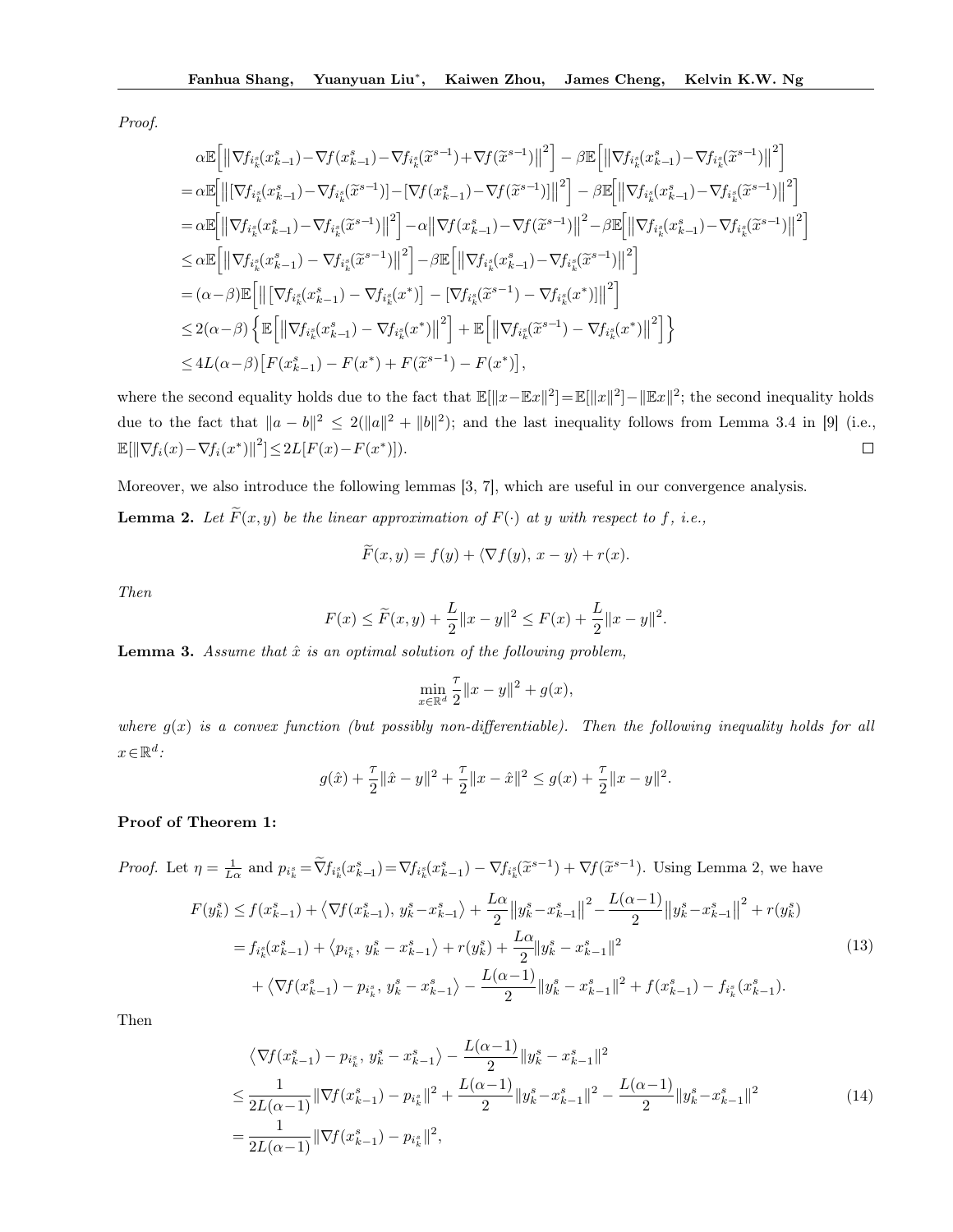where the inequality follows from the Young's inequality, i.e.,  $a^Tb \le ||a||^2/(2\rho) + \rho ||b||^2/2$  for any  $\rho > 0$ . Substituting the inequality (14) into the inequality (13), we have

$$
F(y_{k}^{s}) \le f_{i_{k}^{s}}(x_{k-1}^{s}) + \langle p_{i_{k}^{s}}, y_{k}^{s} - x_{k-1}^{s} \rangle + r(y_{k}^{s}) + \frac{L\alpha}{2} \| y_{k}^{s} - x_{k-1}^{s} \|^{2} + \frac{1}{2L(\alpha - 1)} \| \nabla f(x_{k-1}^{s}) - p_{i_{k}^{s}} \|^{2} + f(x_{k-1}^{s}) - f_{i_{k}^{s}}(x_{k-1}^{s}) \le f_{i_{k}^{s}}(x_{k-1}^{s}) + r(\widehat{w}_{k-1}^{s}) + \frac{L\alpha}{2} (\|\widehat{w}_{k-1}^{s} - x_{k-1}^{s} \|^{2} - \|\widehat{w}_{k-1}^{s} - y_{k}^{s} \|^{2}) + \langle p_{i_{k}^{s}}, \widehat{w}_{k-1}^{s} - x_{k-1}^{s} \rangle + \frac{1}{2L(\alpha - 1)} \| \nabla f(x_{k-1}^{s}) - p_{i_{k}^{s}} \|^{2} + f(x_{k-1}^{s}) - f_{i_{k}^{s}}(x_{k-1}^{s}) \le F_{i_{k}^{s}}(\widehat{w}_{k-1}^{s}) + \frac{L\alpha}{2} (\|\widehat{w}_{k-1}^{s} - x_{k-1}^{s} \|^{2} - \|\widehat{w}_{k-1}^{s} - y_{k}^{s} \|^{2}) + f(x_{k-1}^{s}) - f_{i_{k}^{s}}(x_{k-1}^{s}) + \frac{1}{2L(\alpha - 1)} \| \nabla f(x_{k-1}^{s}) - p_{i_{k}^{s}} \|^{2} + \langle -\nabla f_{i_{k}^{s}}(\widetilde{x}^{s-1}) + \nabla f(\widetilde{x}^{s-1}), \widehat{w}_{k-1}^{s} - x_{k-1}^{s} \rangle \le \sigma F_{i_{k}^{s}}(x^{*}) + (1 - \sigma) F_{i_{k}^{s}}(\widehat{x}_{k-1}^{s}) + \frac{L\alpha \sigma^{2}}{2} (\|x^{*} - z_{k-1}^{s} \|^{2} - \|x^{*} - z_{k}^{s} \|^{2}) + \frac{1}{2L(\alpha - 1)} \|\nabla f(x_{k-1}
$$

where  $\hat{w}_{k-1}^s = \sigma x^* + (1 - \sigma)\hat{x}_{k-1}^s$ , and  $\hat{x}_{k-1}^s = \theta_{k-1} x_{k-2}^s$ . The second inequality follows from Lemma 3 with  $g(x) := \langle p_{i_k^s}, x - x_{k-1}^s \rangle + r(x), \tau = L\alpha, \hat{x} = y_k^s, x = \hat{w}_{k-1}^s$  and  $y = x_{k-1}^s$ ; the third inequality holds due to the convexity of the component function  $f_{i_k^s}(x)$  (i.e.,  $f_{i_k^s}(x_{k-1}^s) + \langle \nabla f_{i_k^s}(x_{k-1}^s), \hat{w}_{k-1}^s - x_{k-1}^s \rangle \leq f_{i_k^s}(\hat{w}_{k-1}^s)$ ); and the last inequality holds due to the convexity of the function  $F_{i_k^s}(x) := f_{i_k^s}(x) + r(x)$ , and

$$
z_{k-1}^s = [x_{k-1}^s - (1-\sigma)\widehat{x}_{k-1}^s]/\sigma, \ \ z_k^s = [y_k^s - (1-\sigma)\widehat{x}_{k-1}^s]/\sigma,
$$

which mean that  $\hat{w}_{k-1}^s - x_{k-1}^s = \sigma(x^* - z_{k-1}^s)$  and  $\hat{w}_{k-1}^s - y_k^s = \sigma(x^* - z_k^s)$ .

Using Property 1 with  $\zeta = \frac{\delta \eta}{1 - L\eta}$  and  $\eta = 1/L\alpha$ ,<sup>2</sup> we obtain

$$
F(\theta_k x_{k-1}^s) = F(\hat{x}_k^s) \le F(x_{k-1}^s) - \frac{(\theta_k - 1)^2}{2L(\alpha - 1)} \|\nabla f_{i_k^s}(x_{k-1}^s) - \nabla f_{i_k^s}(\tilde{x}^{s-1})\|^2
$$
  

$$
\le F(x_{k-1}^s) - \frac{\beta_k}{2L(\alpha - 1)} \|\nabla f_{i_k^s}(x_{k-1}^s) - \nabla f_{i_k^s}(\tilde{x}^{s-1})\|^2,
$$
 (16)

where  $\beta_k = \min[1/\alpha_k, (\theta_k - 1)^2]$ , and  $\alpha_k$  is defined below. Then there exists  $\overline{\beta}_k$  such that

$$
\mathbb{E}\bigg[\frac{\beta_k}{2L(\alpha-1)}\|\nabla f_{i_k^s}(x_{k-1}^s) - \nabla f_{i_k^s}(\widetilde{x}^{s-1})\|^2\bigg] = \frac{\overline{\beta}_k}{2L(\alpha-1)} \mathbb{E}\big[\|\nabla f_{i_k^s}(x_{k-1}^s) - \nabla f_{i_k^s}(\widetilde{x}^{s-1})\|^2\big],\tag{17}
$$

where  $\overline{\beta}_k = \mathbb{E}[\beta_k || \nabla f_{i_k^s}(x_{k-1}^s) - \nabla f_{i_k^s}(\tilde{x}^{s-1})||^2] / \mathbb{E}[\|\nabla f_{i_k^s}(x_{k-1}^s) - \nabla f_{i_k^s}(\tilde{x}^{s-1})||^2],$  and  $\overline{\beta}_k < (\alpha - 1)/2$ . Using the inequality (16), then we have

$$
\mathbb{E}[F(\hat{x}_{k}^{s}) - F(x^{*})] \leq \mathbb{E}\left[F(x_{k-1}^{s}) - F(x^{*}) - \frac{\beta_{k}}{2L(\alpha-1)}\|\nabla f_{i_{k}^{s}}(x_{k-1}^{s}) - \nabla f_{i_{k}^{s}}(\tilde{x}^{s-1})\|^{2}\right]
$$
\n
$$
= \mathbb{E}\left[F(x_{k-1}^{s}) - F(x^{*})\right] - \frac{\overline{\beta}_{k}}{2L(\alpha-1)}\mathbb{E}\left[\|\nabla f_{i_{k}^{s}}(x_{k-1}^{s}) - \nabla f_{i_{k}^{s}}(\tilde{x}^{s-1})\|^{2}\right].
$$
\n(18)

<sup>&</sup>lt;sup>2</sup>Note that our fast versions of SVRG-SD (i.e., SVRG-SD with randomly partial sufficient decrease) have the similar convergence properties as SVRG-SD because Property 1 still holds in the case when  $\theta_k = 1$ . That is, the main difference between their convergence properties is the different values of  $\beta_k$ , as shown below.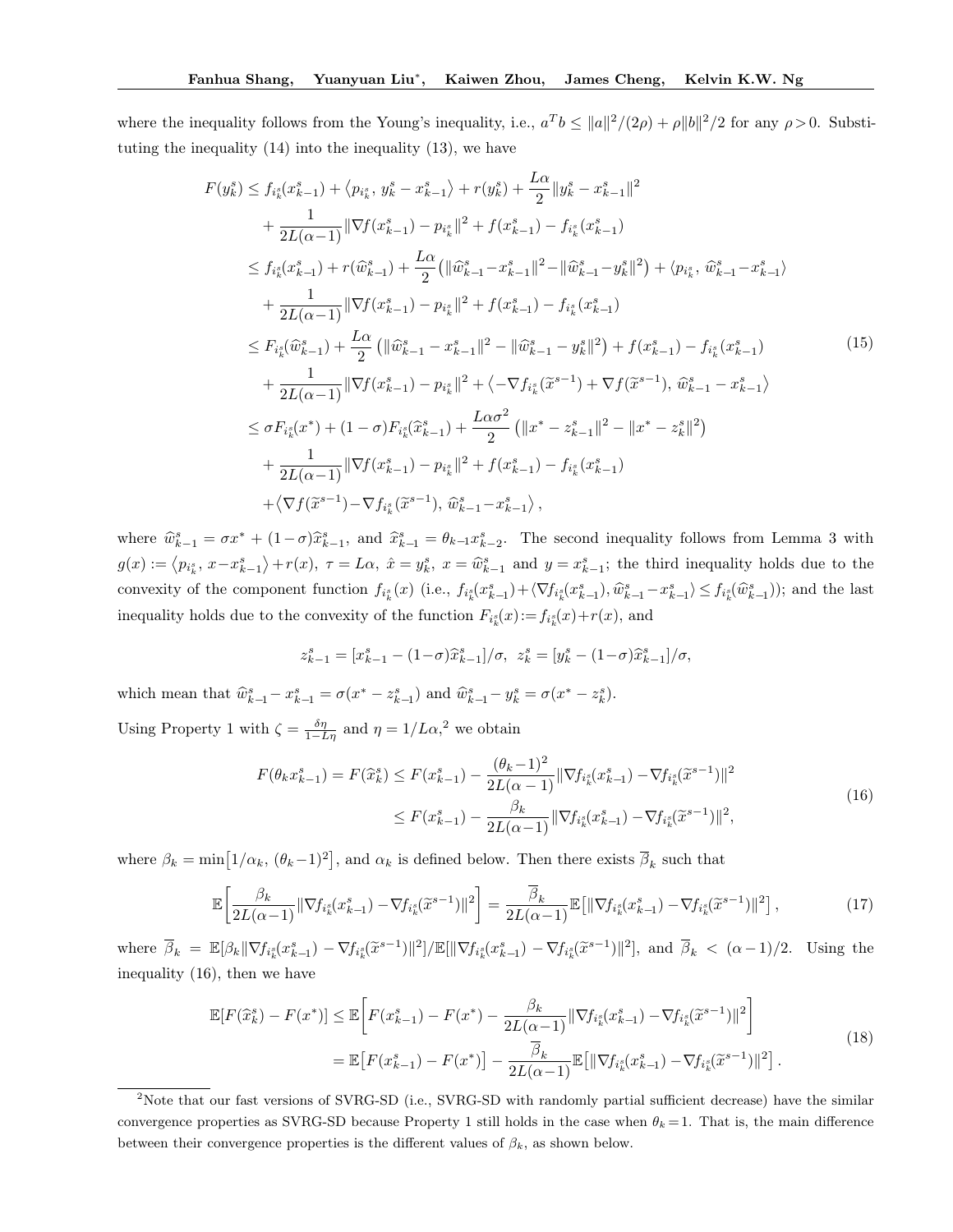There must exist a constant  $\alpha_k > 0$  such that  $\mathbb{E}[F(y_k^s) - F(x^*)] = \alpha_k \mathbb{E}[F(x_{k-1}^s) - F(x^*)]$ . Since  $\mathbb{E}\big[f(x_{k-1}^s) - f_{i_k^s}(x_{k-1}^s)\big] = 0, \ \mathbb{E}\big[\nabla f_{i_k^s}(\tilde{x}^{s-1})\big] = \nabla f(\tilde{x}^{s-1}), \ \mathbb{E}\big[F_{i_k^s}(x^*)\big] = F(x^*), \text{ and } \mathbb{E}\big[F_{i_k^s}(x_{k-1}^s)\big] = F(x_{k-1}^s), \text{ and } \mathbb{E}\big[F_{i_k^s}(x_{k-1}^s)\big] = 0.$ taking the expectation of both sides of (15), we have

$$
\alpha_{k} \mathbb{E}\left[F(x_{k-1}^{s}) - F(x^{*})\right] - \frac{c_{k}\overline{\beta}_{k}}{2L(\alpha-1)} \mathbb{E}\left[\|\nabla f_{i_{k}^{s}}(x_{k-1}^{s}) - \nabla f_{i_{k}^{s}}(\widetilde{x}^{s-1})\|^{2}\right]
$$
  
\n
$$
\leq (1-\sigma)\mathbb{E}\left[F(\widehat{x}_{k-1}^{s}) - F(x^{*})\right] + \frac{L\alpha\sigma^{2}}{2}\mathbb{E}\left[\|x^{*} - z_{k-1}^{s}\|^{2} - \|x^{*} - z_{k}^{s}\|^{2}\right]
$$
  
\n
$$
+ \frac{1}{2L(\alpha-1)}\mathbb{E}\|\nabla f(x_{k-1}^{s}) - p_{i_{k}^{s}}\|^{2} - \frac{c_{k}\overline{\beta}_{k}}{2L(\alpha-1)}\mathbb{E}\left[\|\nabla f_{i_{k}^{s}}(x_{k-1}^{s}) - \nabla f_{i_{k}^{s}}(\widetilde{x}^{s-1})\|^{2}\right]
$$
  
\n
$$
\leq (1-\sigma)\mathbb{E}\left[F(\widehat{x}_{k-1}^{s}) - F(x^{*})\right] + \frac{L\alpha\sigma^{2}}{2}\mathbb{E}\left[\|x^{*} - z_{k-1}^{s}\|^{2} - \|x^{*} - z_{k}^{s}\|^{2}\right]
$$
  
\n
$$
+ \frac{2(1-c_{k}\overline{\beta}_{k})}{\alpha-1}\left[F(x_{k-1}^{s}) - F(x^{*}) + F(\widetilde{x}^{s-1}) - F(x^{*})\right],
$$
\n(19)

where the second inequality follows from Lemma 1 and Corollary 2. Here,  $c_k = \alpha_k - [2(1 - c_k \beta_k)]/(\alpha - 1)$ , i.e.,

$$
c_k = \frac{\alpha_k(\alpha - 1) - 2}{\alpha - 1 - 2\overline{\beta}_k}.
$$

Since  $\frac{2}{\alpha - 1} < \sigma$  with the suitable choices of  $\alpha$  and  $\sigma$ , we have  $c_k > \alpha_k - \frac{2}{\alpha - 1} > 1 - \sigma$ . Thus, (19) is rewritten as follows:

$$
c_k \mathbb{E}\left[F(x_{k-1}^s) - F(x^*)\right] - \frac{c_k \overline{\beta}_k}{2L(\alpha - 1)} \mathbb{E}\left[\|p_{i_k^s} - \nabla f_{i_k^s}(\widetilde{x}^{s-1})\|^2\right]
$$
  
\n
$$
\leq (1 - \sigma) \mathbb{E}[F(\widehat{x}_{k-1}^s) - F(x^*)] + \frac{L\alpha \sigma^2}{2} \mathbb{E}\left[\|x^* - z_{k-1}^s\|^2 - \|x^* - z_k^s\|^2\right]
$$
  
\n
$$
+ \frac{2(1 - c_k \overline{\beta}_k)}{\alpha - 1} \mathbb{E}\left[F(\widetilde{x}^{s-1}) - F(x^*)\right].
$$
\n(20)

Combining the above two inequalities (18) and (20), we have

$$
c_k \mathbb{E}[F(\hat{x}_k^s) - F(x^*)]
$$
  
\n
$$
\leq (1 - \sigma) \mathbb{E}[F(\hat{x}_{k-1}^s) - F(x^*)] + \frac{L\alpha \sigma^2}{2} \mathbb{E}[\|x^* - z_{k-1}^s\|^2 - \|x^* - z_k^s\|^2]
$$
  
\n
$$
+ \frac{2(1 - c_k \overline{\beta}_k)}{\alpha - 1} \mathbb{E}[F(\tilde{x}^{s-1}) - F(x^*)].
$$
\n(21)

Taking the expectation over the random choice of  $i_1^s, i_2^s, \ldots, i_m^s$ , summing up the above inequality over  $k =$  $1, \ldots, m$ , and  $\hat{x}_0^s = \tilde{x}^{s-1}$ , we have

$$
\mathbb{E}\left[\sum_{k=1}^{m} [c_k - (1-\sigma)] \left[F(\hat{x}_k^s) - F(x^*)\right]\right]
$$
\n
$$
\leq (1-\sigma)\mathbb{E}\left[F(\tilde{x}^{s-1}) - F(x^*)\right] + \frac{L\alpha\sigma^2}{2}\mathbb{E}\left[\|x^* - z_0^s\|^2 - \|x^* - z_m^s\|^2\right]
$$
\n
$$
+ \mathbb{E}\left[\sum_{k=1}^{m} \frac{2(1-c_k\overline{\beta}_k)}{\alpha-1} [F(\tilde{x}^{s-1}) - F(x^*)]\right].
$$
\n(22)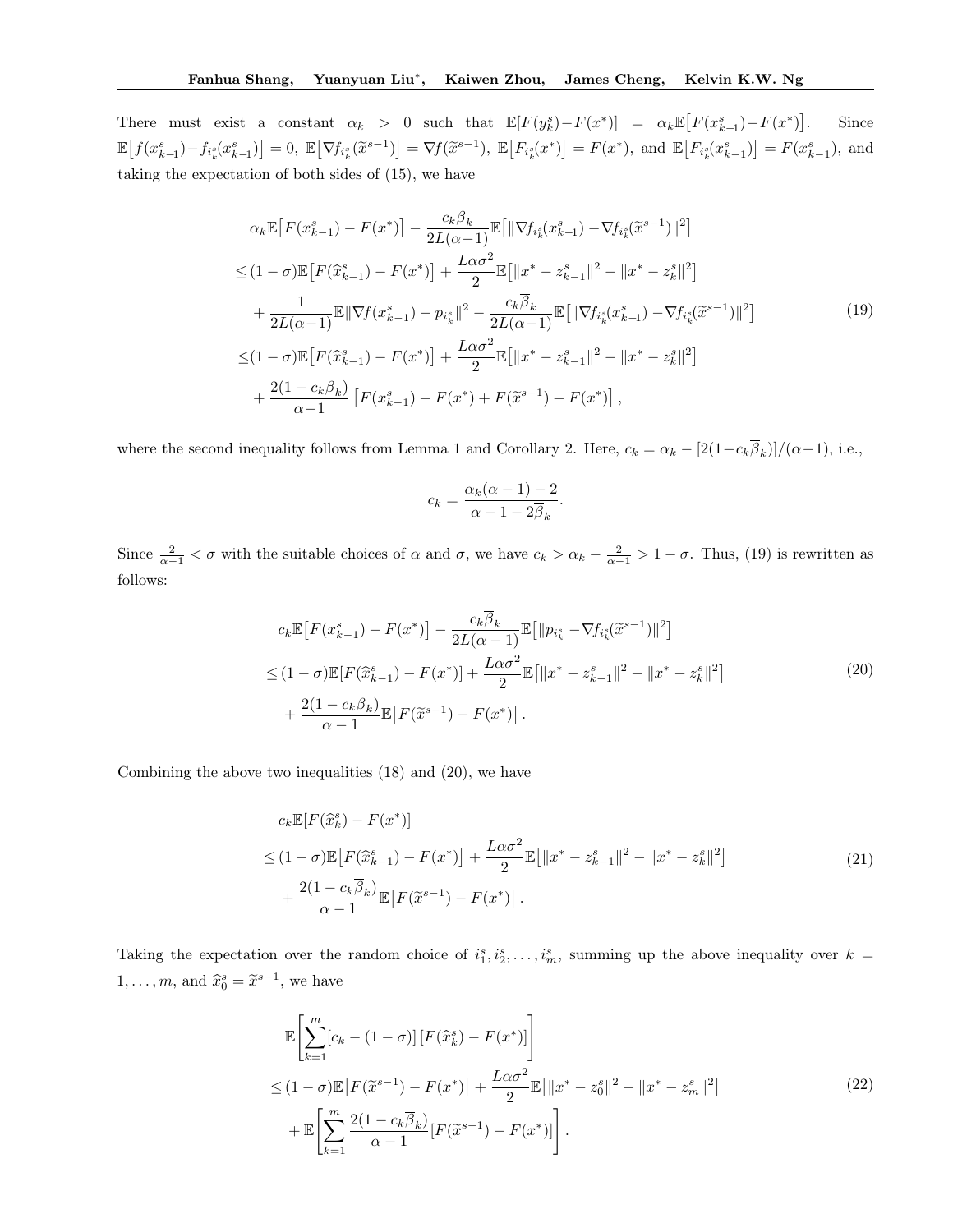In addition, there exists  $\widehat{\beta}^s$  for the *s*-th epoch such that

$$
\mathbb{E}\left[\sum_{k=1}^{m} \left[c_k - (1-\sigma)\right] \left[F(\hat{x}_k^s) - F(x^*)\right]\right]
$$
\n
$$
= \mathbb{E}\left[\sum_{k=1}^{m} \left(\sigma - \frac{2}{\alpha - 1} + \frac{2c_k \overline{\beta}_k}{\alpha - 1}\right) \left[F(\hat{x}_k^s) - F(x^*)\right]\right]
$$
\n
$$
= \left(\sigma - \frac{2}{\alpha - 1} + \widehat{\beta}^s\right) \mathbb{E}\left[\sum_{k=1}^{m} \left[F(\hat{x}_k^s) - F(x^*)\right]\right],
$$
\n(23)

where

$$
\widehat{\beta}^s = \frac{\mathbb{E}\Big[\sum_{k=1}^m \frac{2c_k\beta_k}{\alpha-1} [F(\widehat{x}_k^s) - F(x^*)] \Big]}{\mathbb{E}\big[\sum_{k=1}^m [F(\widehat{x}_k^s) - F(x^*)] \big]}.
$$

Let  $\hat{\beta} = \min_{s=1,\dots,S} \hat{\beta}^s$ . Using

$$
\widetilde{x}^s = \frac{1}{m} \sum_{k=1}^m \widehat{x}_k^s, \ F(\widetilde{x}^s) \le \frac{1}{m} \sum_{k=1}^m F(\widehat{x}_k^s),
$$

 $(22)$  and  $(23)$ , we have

$$
\left(\sigma - \frac{2}{\alpha - 1} + \widehat{\beta}\right) m \mathbb{E}[F(\widetilde{x}^s) - F(x^*)]
$$
  
\n
$$
\leq \left(1 - \sigma + \frac{2m}{\alpha - 1}\right) \mathbb{E}\left[F(\widetilde{x}^{s-1}) - F(x^*)\right]
$$
  
\n
$$
+ \frac{L\alpha \sigma^2}{2} \mathbb{E}\left[\|x^* - z_0^s\|^2 - \|x^* - z_m^s\|^2\right].
$$

Therefore,

$$
\mathbb{E}[F(\tilde{x}^s) - F(x^*)]
$$
\n
$$
\leq \left(\frac{1-\sigma}{\left(\sigma - \frac{2}{\alpha-1} + \hat{\beta}\right)m} + \frac{2}{(\alpha-1)\left(\sigma - \frac{2}{\alpha-1} + \hat{\beta}\right)}\right) \mathbb{E}\left[F(\tilde{x}^{s-1}) - F(x^*)\right]
$$
\n
$$
+ \frac{L\alpha\sigma^2}{2m\left(\sigma - \frac{2}{\alpha-1} + \hat{\beta}\right)} \mathbb{E}\left[\|x^* - z_0^s\|^2 - \|x^* - z_m^s\|^2\right].
$$

This completes the proof.

# Appendix B: Proofs of Corollary 1

*Proof.* For  $\mu$ -strongly convex problems, and let  $x_0^s = \hat{x}_0^s = \tilde{x}^{s-1}$  and

$$
z_0^s=\frac{x_0^s-(1-\sigma)\widehat{x}_0^s}{\sigma}=\widetilde{x}^{s-1}.
$$

Due to the strong convexity of  $F(\cdot)$ , we have

$$
\frac{\mu}{2} \|x^* - z_0^s\|^2 = \frac{\mu}{2} \|x^* - \tilde{x}^{s-1}\|^2 \le F(\tilde{x}^{s-1}) - F(x^*). \tag{24}
$$

 $\Box$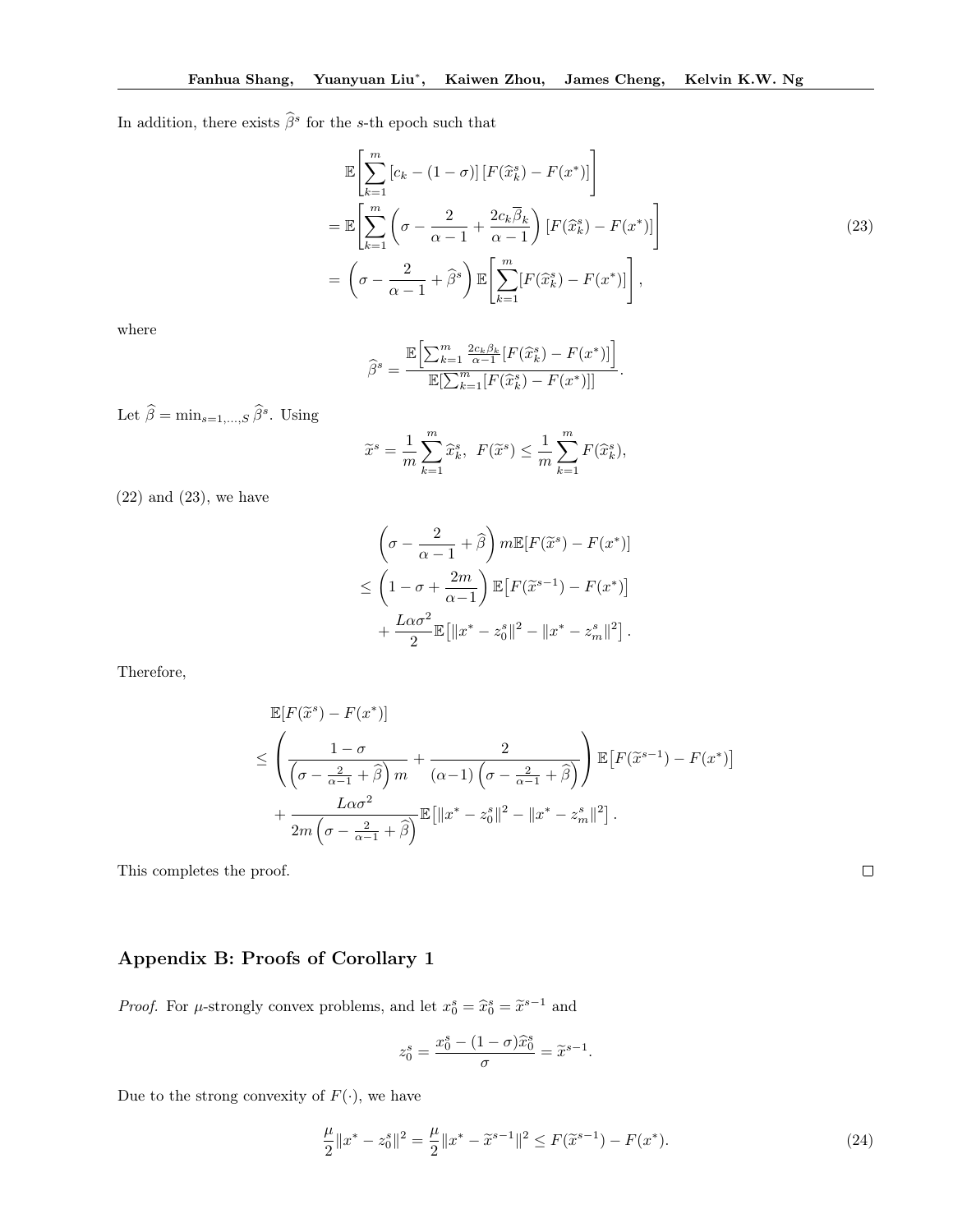Using Theorem 1, we obtain

$$
\mathbb{E}[F(\tilde{x}^s) - F(x^*)]
$$
\n
$$
\leq \left(\frac{1-\sigma}{m(\sigma - \frac{2}{\alpha-1} + \hat{\beta})} + \frac{2}{(\alpha-1)\left(\sigma - \frac{2}{\alpha-1} + \hat{\beta}\right)} + \frac{L\alpha\sigma^2}{m\mu\left(\sigma - \frac{2}{\alpha-1} + \hat{\beta}\right)}\right) \mathbb{E}\left[F(\tilde{x}^{s-1}) - F(x^*)\right].
$$

Replacing  $\alpha$  and  $\sigma$  in the above inequality with 19 and 1/2, respectively, we have

$$
\mathbb{E}[F(\tilde{x}^s) - F(x^*)]
$$
  
\n
$$
\leq \left(\frac{9}{(7+18\hat{\beta})m} + \frac{2}{7+18\hat{\beta}} + \frac{171L}{(14+36\hat{\beta})m\mu}\right) \mathbb{E}[F(\tilde{x}^{s-1}) - F(x^*)].
$$

This completes the proof.

### Appendix C: Proofs of Theorem 2

*Proof.* For non-strongly convex problems, and using Theorem 1 with  $\alpha = 19$  and  $\sigma = 1/2$ , we have

$$
\mathbb{E}[F(\tilde{x}^s) - F(x^*)] \le \frac{171L}{(28 + 72\hat{\beta})m} \mathbb{E}\Big[\|x^* - z_0^s\|^2 - \|x^* - z_m^s\|^2\Big] + \left(\frac{9}{(7 + 18\hat{\beta})m} + \frac{2}{7 + 18\hat{\beta}}\right) \left[F(\tilde{x}^{s-1}) - F(x^*)\right].
$$
\n(25)

According to the settings of Algorithm 1 for the non-strongly convex case, and let

$$
x_0^s = \hat{x}_0^s = [x_m^{s-1} - (1 - \sigma)\hat{x}_m^{s-1}]/\sigma,
$$

then we have

$$
z_0^s = \frac{x_0^s - (1 - \sigma)\hat{x}_0^s}{\sigma} = \frac{x_m^{s-1} - (1 - \sigma)\hat{x}_m^{s-1}}{\sigma},
$$

$$
x^{s-1} - (1 - \sigma)\hat{x}_0^{s-1}
$$

and

$$
z_m^{s-1} = \frac{x_m^{s-1} - (1 - \sigma)\hat{x}_m^{s-1}}{\sigma}.
$$

Therefore,  $z_0^s = z_m^{s-1}$ .

Using  $z_0^0 = \tilde{x}^0$ , and summing up the inequality (25) over all  $s = 1, \ldots, S$ , then

$$
\mathbb{E}\left[F\left(\frac{1}{S}\sum_{s=1}^{S}\widetilde{x}^{s}\right)-F(x^{*})\right] \leq \frac{171L}{(16+40\widehat{\beta})mS}\left\|x^{*}-\widetilde{x}^{0}\right\|^{2} + \left(\frac{9}{(4+8\widehat{\beta})mS}+\frac{1}{(2+4\widehat{\beta})S}\right)\left[F(\widetilde{x}^{0})-F(x^{*})\right].
$$

Due to the settings of Algorithm 1 for the non-strongly convex case, we have

$$
\mathbb{E}[F(\overline{x}) - F(x^*)] \le \frac{171L}{(16+40\widehat{\beta})mS} ||x^* - \widetilde{x}^0||^2
$$
  
+ 
$$
\left(\frac{9}{(4+8\widehat{\beta})mS} + \frac{1}{(2+4\widehat{\beta})S}\right) [F(\widetilde{x}^0) - F(x^*)].
$$

This completes the proof.

 $\Box$ 

 $\hfill \square$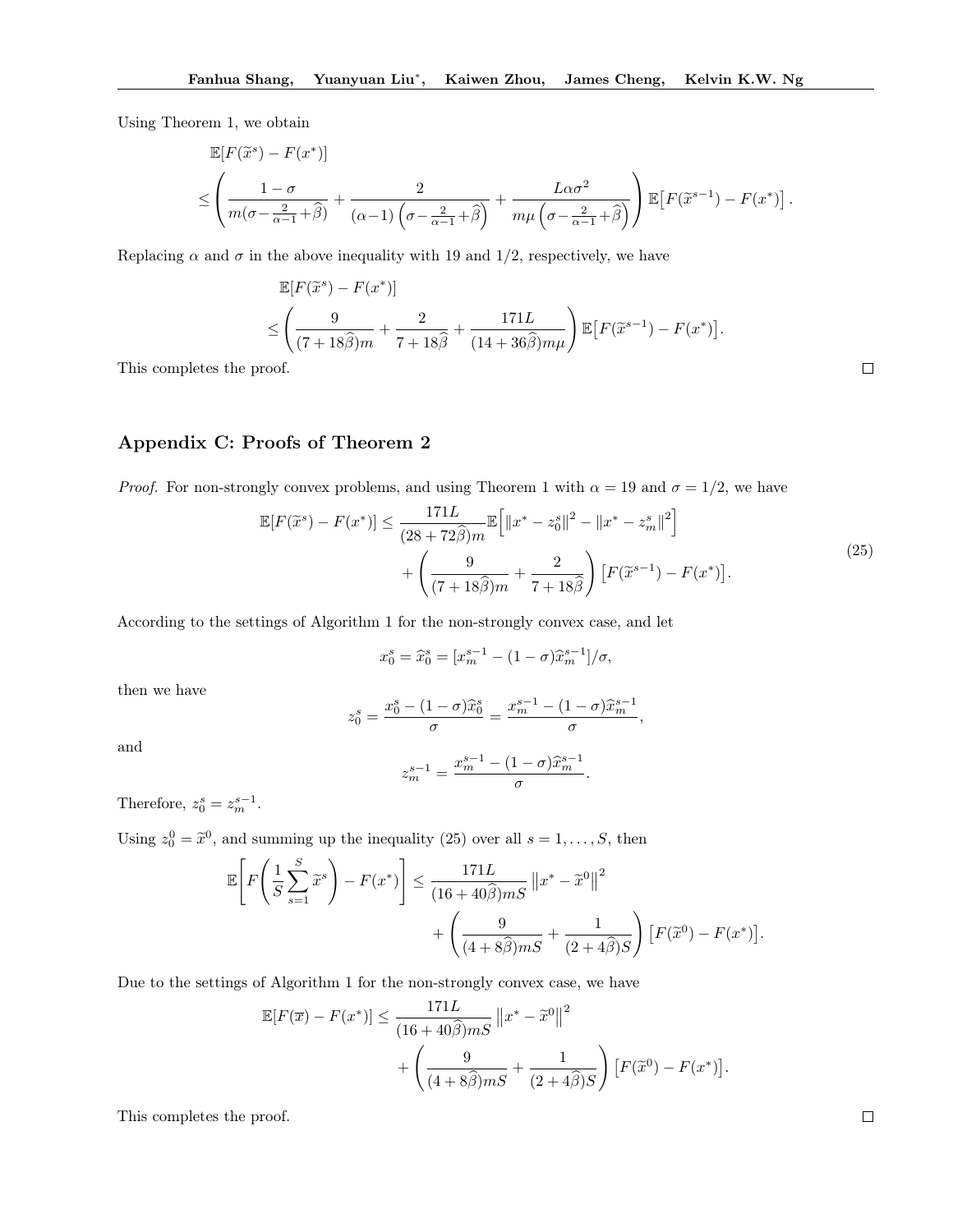

Figure 1: Comparison of SAGA and SAGA-SD with different values of  $m_1$  for solving ridge regression problems on the Covtype dataset.

# Appendix D: Experiment Details

The C++ code of SVRG [5] was downloaded from http://riejohnson.com/svrg\_download.html. The code of of SAGA [4] was downloaded from http://www.aarondefazio.com/software.html. For fair comparison, we implemented the proposed SVRG-SD and SAGA-SD algorithms, SAGA [4], Prox-SVRG [9], Catalyst [8] (which is based on SVRG and has the following three important parameters:  $\alpha_k$ ,  $\kappa$ , and the step size,  $\eta$ ), and Katyusha [1] in C++ with a Matlab interface<sup>3</sup>, and performed all the experiments on a PC with an Intel i5-2400 CPU and 16GB RAM.

## Appendix E: More Experimental Results

### Robustness

Figure 1 shows the performance of SAGA [4] and SAGA-SD with different values of *m*<sup>1</sup> for solving ridge regression problems on the Covtype data set, where the regularization parameter is  $\lambda_1 = 10^{-4}$ . From the result, we can observe that SAGA-SD significantly outperforms SAGA in terms of number of passes and running time. In particular, SAGA-SD, as well as SVRG-SD, has good robustness with respect to the number of iterations with sufficient decrease, which inspires us to use the partial sufficient decrease trick for both SVRG-SD and SAGA-SD.

#### Comparison of Results for Ridge Regression

In this part, we first report the experimental results of SVRG [5], SAGA [4], Catalyst [8], Katyusha [1], SVRG-SD and SAGA-SD for solving strongly convex (SC) ridge regression problems with the regularization parameter  $\lambda_1 = 10^{-5}$  in Figure 2, where the horizontal axis denotes the number of effective passes over the data set (evaluating *n* component gradients, or computing a single full gradient is considered as one effective pass) or the running time (seconds). Moreover, we report the performance of all the stochastic variance reduction methods for solving ridge regression problems with relative small regularization parameters (e.g.,  $\lambda_1 = 10^{-7}$ ) in Figure 3, which shows that SVRG-SD and SAGA-SD, as well as Katyusha, converge significantly faster than SAGA, SVRG, and Catalyst. In particular, SVRG-SD and SAGA-SD usually outperform Katyusha in terms of both number of passes and running time, which further justifies the effectiveness of our sufficient decrease technique for stochastic optimization.

<sup>&</sup>lt;sup>3</sup>The codes of some algorithms can be downloaded by the following anonymous link:

https://www.dropbox.com/s/pyjeegseht77toh/Code\_SVRG\_SD.zip?dl=0.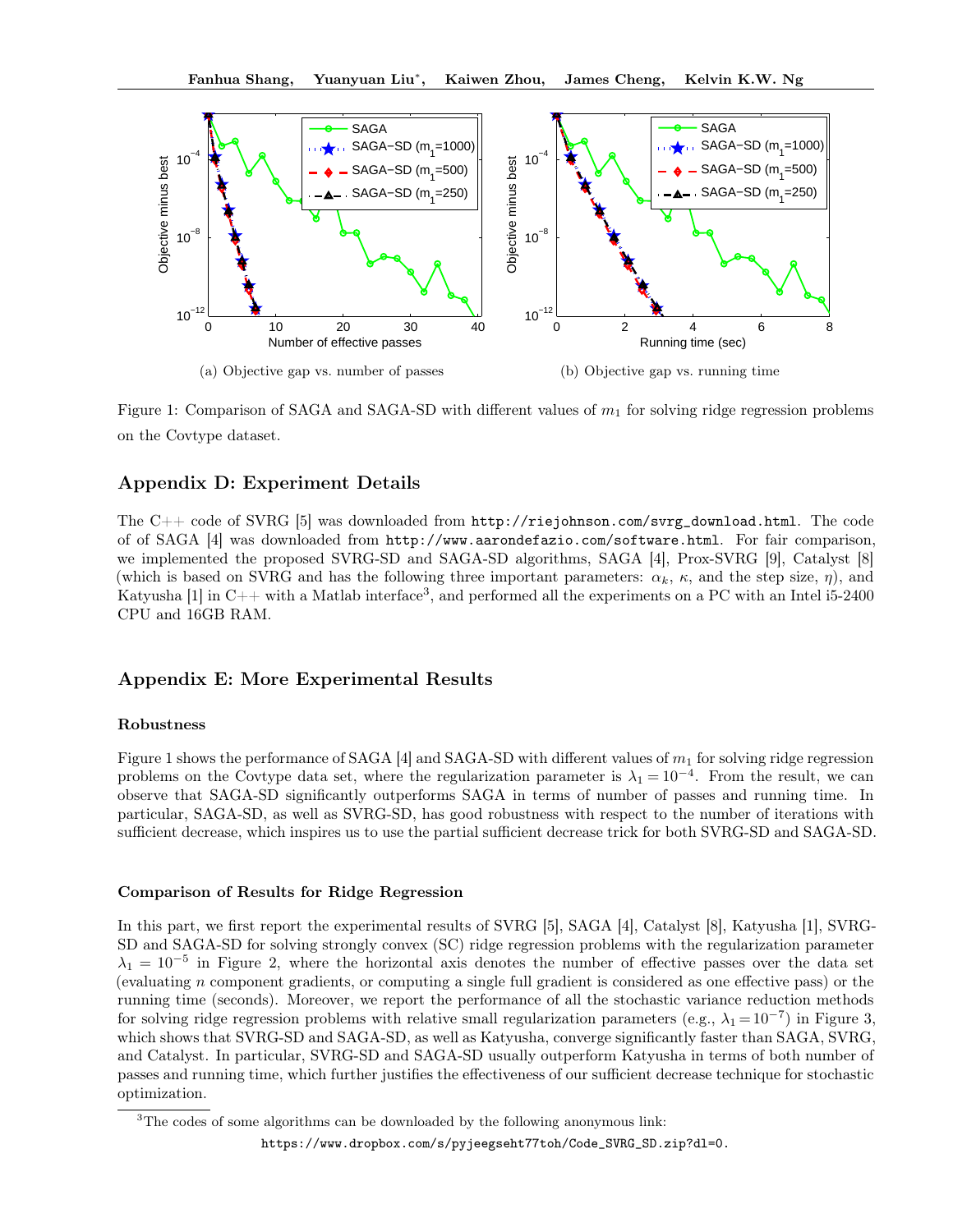

Figure 2: Comparison of all the stochastic variance reduced gradient methods for solving strongly convex ridge regression problems on the three dense data sets: Ijcnn1, Covtype and SUSY. The vertical axis is the objective value minus the minimum, and the horizontal axis denotes the number of effective passes over the data (top) or the running time (bottom).

Figure 4 shows the performance of all the methods for solving ridge regression problems with different regularization parameters on the sparse data set, Rcv1. From the results, we can observe that SVRG-SD and SAGA-SD significantly outperform their counterparts: SVRG and SAGA in terms of both number of effective passes and running time. The accelerated method, Catalyst, usually outperforms the non-accelerated methods, SVRG and SAGA. Katyusha converges much faster than SAGA, SVRG, and Catalyst for the cases when the regularization parameter is relatively small (e.g.,  $\lambda_1 = 10^{-5}$ ), whereas it sometime achieves similar or inferior performance when the regularization parameter is relatively large (e.g.,  $\lambda_1 = 10^{-3}$ ), as shown in Figures 4(a). Moreover, SVRG-SD and SAGA-SD achieve at least comparable performance with the accelerated stochastic method, Katyusha [1], in terms of number of effective passes. Since SVRG-SD and SAGA-SD have much lower per-iteration complexities than Katyusha, they have more obvious advantage over Katyusha in terms of running time.

#### Comparison of Results for Lasso and Elastic-Net

Finally, we report the performance of Prox-SVRG [9], SAGA [4], Catalyst [8], Katyusha [1], SVRG-SD and SAGA-SD for solving Lasso and elastic-net problems with different regularization parameters in Figures 5 and 6, respectively, from which we can observe that SVRG-SD and SAGA-SD also achieve much faster convergence speed than their counterparts: Prox-SVRG and SAGA, respectively. In particular, they also have comparable or better performance than the accelerated methods, Catalyst and Katyusha for both strongly convex and nonstrongly convex problems. For the elastic-net problem, each component function  $f_i(x)$  is defined as follows:

$$
f_i(x) = \frac{1}{2}(a_i^T x - b_i)^2 + \frac{\lambda_1}{2} ||x||^2.
$$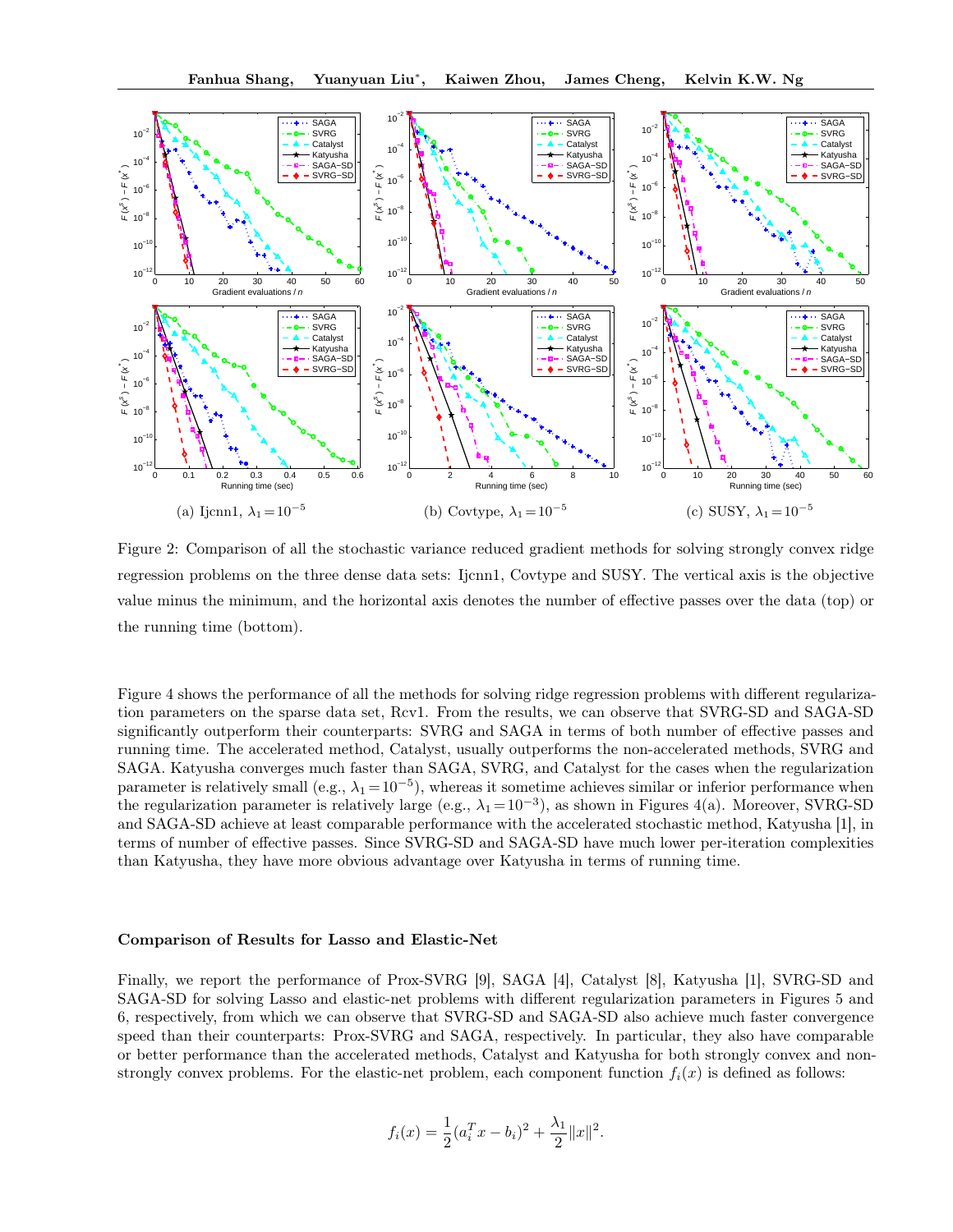

Figure 3: Comparison of all the stochastic variance reduced gradient methods for solving strongly convex ridge regression problems with relatively small regularization parameters. The vertical axis is the objective value minus the minimum, and the horizontal axis denotes the number of effective passes over the data (top) or the running time (bottom).

#### References

- [1] Z. Allen-Zhu. Katyusha: The first direct acceleration of stochastic gradient methods. In *STOC*, pages 1200–1205, 2017.
- [2] Z. Allen-Zhu and Y. Yuan. Improved SVRG for non-strongly-convex or sum-of-non-convex objectives. *arXiv: 1506.01972v3*, 2016.
- [3] L. Baldassarre and M. Pontil. Advanced topics in machine learning part II: 5. Proximal methods. *University Lecture*, 2013.
- [4] A. Defazio, F. Bach, and S. Lacoste-Julien. SAGA: A fast incremental gradient method with support for non-strongly convex composite objectives. In *NIPS*, pages 1646–1654, 2014.
- [5] R. Johnson and T. Zhang. Accelerating stochastic gradient descent using predictive variance reduction. In *NIPS*, pages 315–323, 2013.
- [6] Jakub Koneeny, Jie Liu, Peter Richtarik, , and Martin Takae. Mini-batch semi-stochastic gradient descent in the proximal setting. *IEEE J. Sel. Top. Sign. Proces.*, 10(2):242–255, 2016.
- [7] G. Lan. An optimal method for stochastic composite optimization. *Math. Program.*, 133:365–397, 2012.
- [8] H. Lin, J. Mairal, and Z. Harchaoui. A universal catalyst for first-order optimization. In *NIPS*, pages 3366–3374, 2015.
- [9] L. Xiao and T. Zhang. A proximal stochastic gradient method with progressive variance reduction. *SIAM J. Optim.*, 24(4):2057–2075, 2014.
- [10] L. Zhang, M. Mahdavi, and R. Jin. Linear convergence with condition number independent access of full gradients. In *NIPS*, pages 980–988, 2013.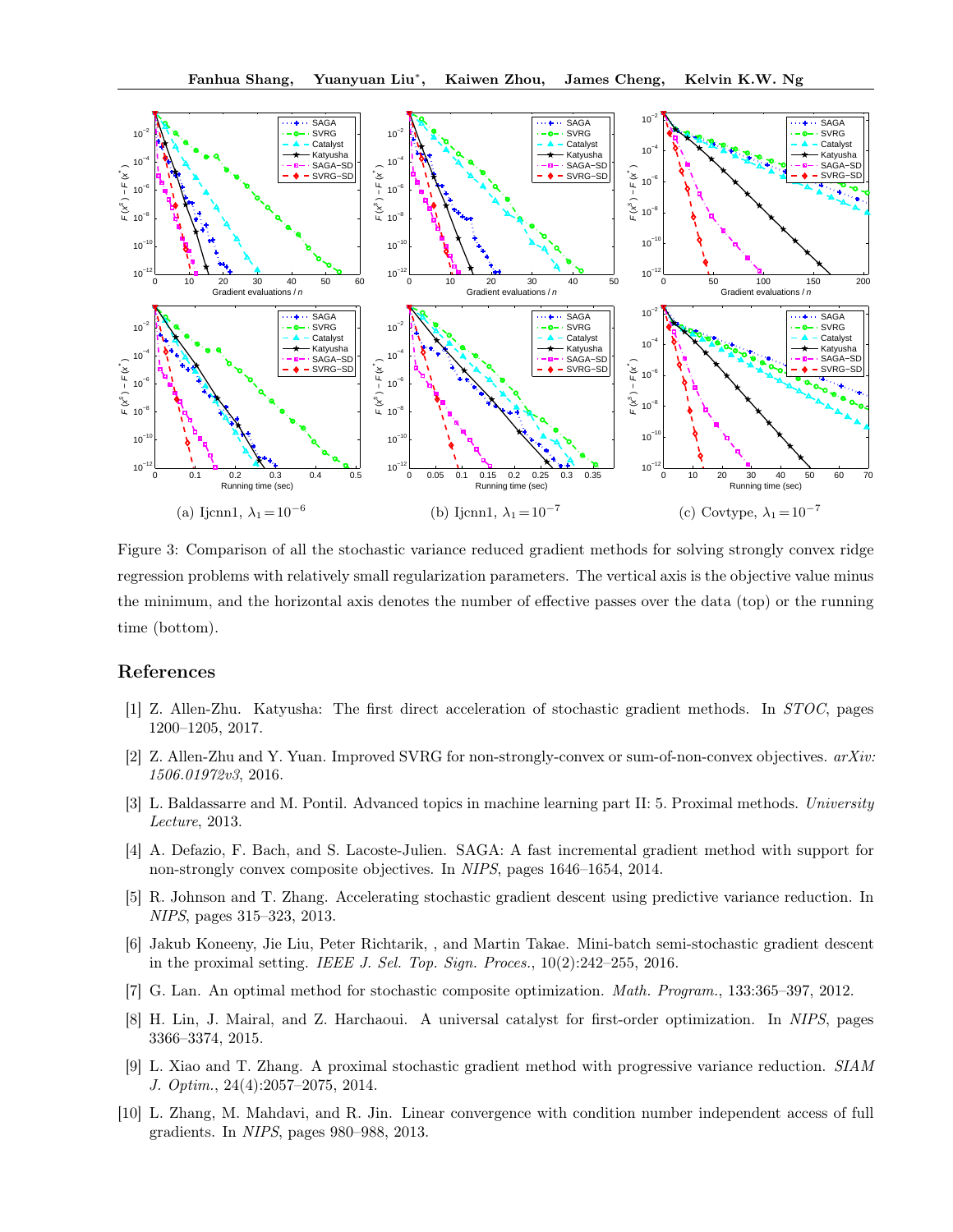

Figure 4: Comparison of all the stochastic variance reduced gradient methods for solving strongly convex ridge regression problems with different regularization parameters on the sparse data set, Rcv1. The vertical axis represents the objective value minus the minimum, and the horizontal axis denotes the number of effective passes (top) or the running time (bottom).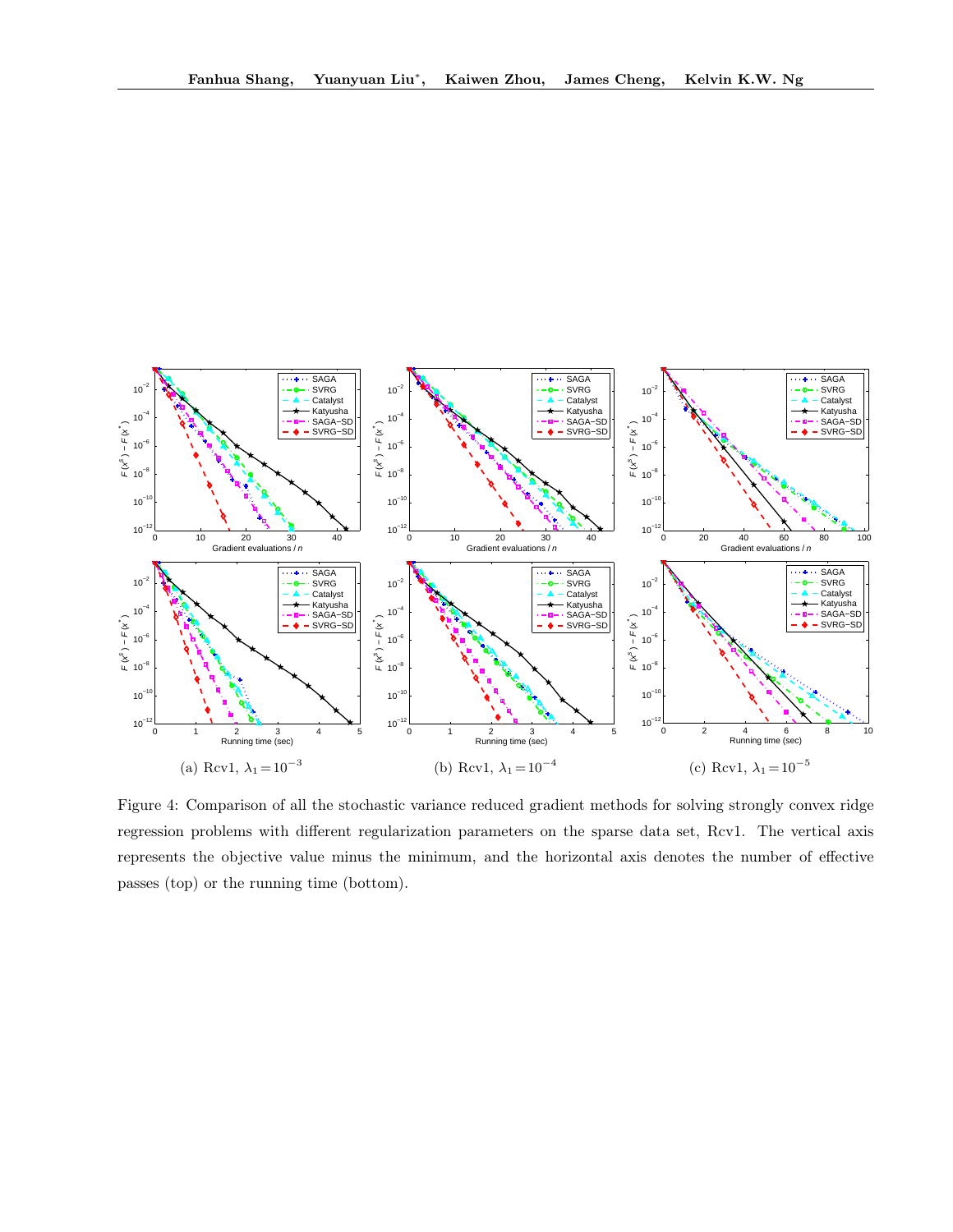

Figure 5: Comparison of all the stochastic variance reduced gradient methods for solving non-strongly convex Lasso problems on the three data sets. The vertical axis is the objective value minus the minimum, and the horizontal axis denotes the number of effective passes over the data (top) or the running time (seconds, bottom).